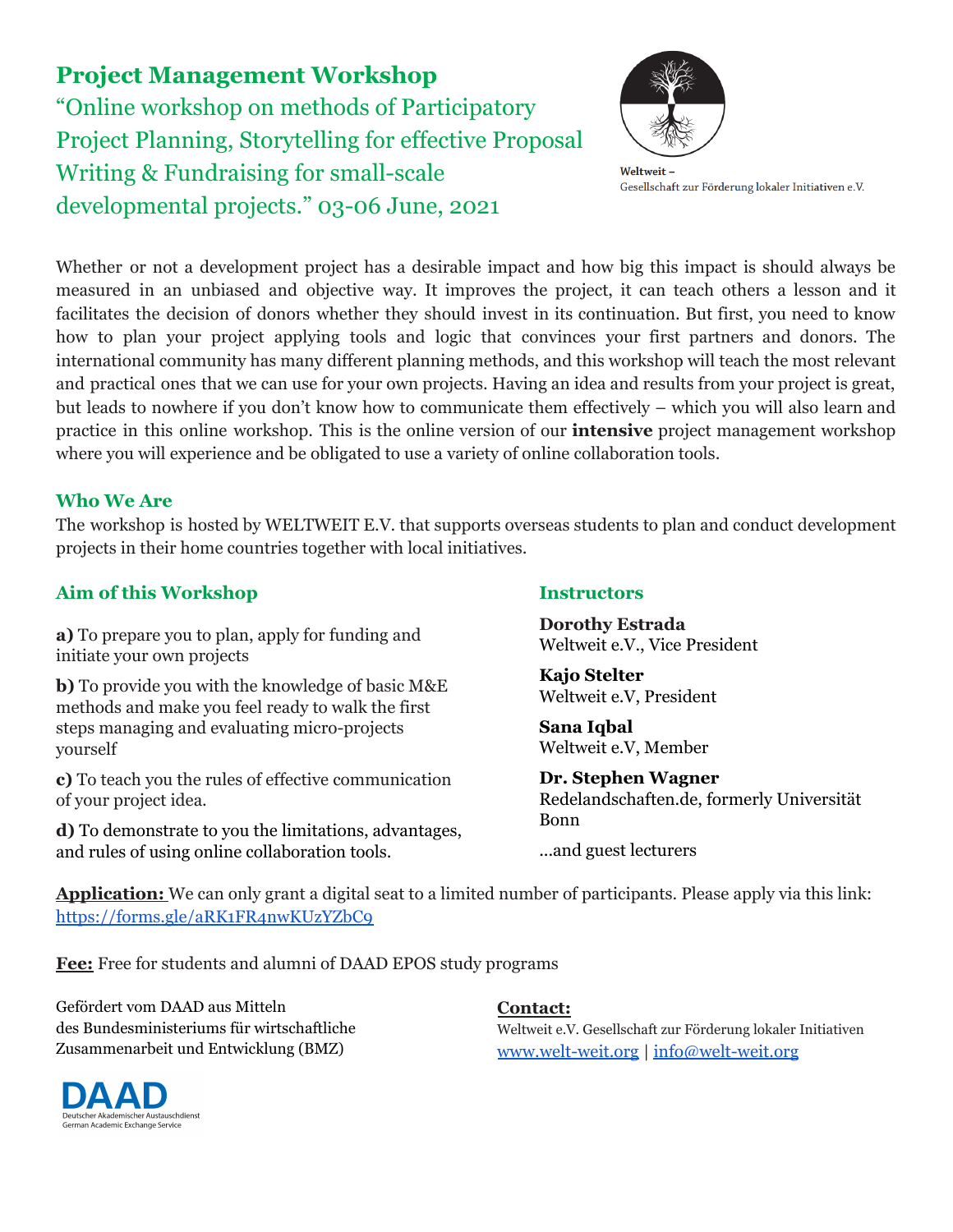# **Deadlines**

- Deadline applications: May 14th
- Notification of acceptance: May 21st

# **Programme Overview:**

| <b>Module</b> name            | <b>Lecturers</b>   | Date         |
|-------------------------------|--------------------|--------------|
| <b>Welcome Package</b>        | Weltweit e.V. Team | 28. May      |
| <b>Module 1</b>               | Kajo Stelter       | 03.-04. June |
| <b>Project Planning</b>       | Dorothy Estrada    |              |
| <b>Module 2</b>               | Stephen Wagner     | 05. June     |
| <b>Storytelling</b>           |                    |              |
| <b>Module 3</b>               | Stephen Wagner     | 06. June     |
| <b>Project Pitching &amp;</b> | Dorothy Estrada    |              |
| <b>Fundraising</b>            | Kajo Stelter       |              |
|                               | Sandra Busch       |              |

# **Detailed Academy Programme:**

# **Introduction**

**Week of 24-28 May (**Please calculate for **ca. 4-6 hours** of self-paced learning and preparationary work**)**

Introductions to the learning environment, and preparation for day 1 workshop commence: -Invitation to Slack as the workshops main channel for communication, and Miro whiteboard tool

- Submission of project ideas by participants per short write-up

- Selection of 4-7 projects

**- Formation of working groups**

# **31. May, 18:30-20:00**

-**Networking evening**- General introductions among participants, as well as explanation of the methodological approach and expectations by the participants and organizers. A short exercise using the Miro whiteboard tool will also take place.

# **01. June and 02. June, 1 hour slots (evening)**

- Mentoring session per group: **Working in teams online – rules, roles and self-awareness.**

Participants will get an overview of methods and exercises to increase the effectiveness of further online collaboration.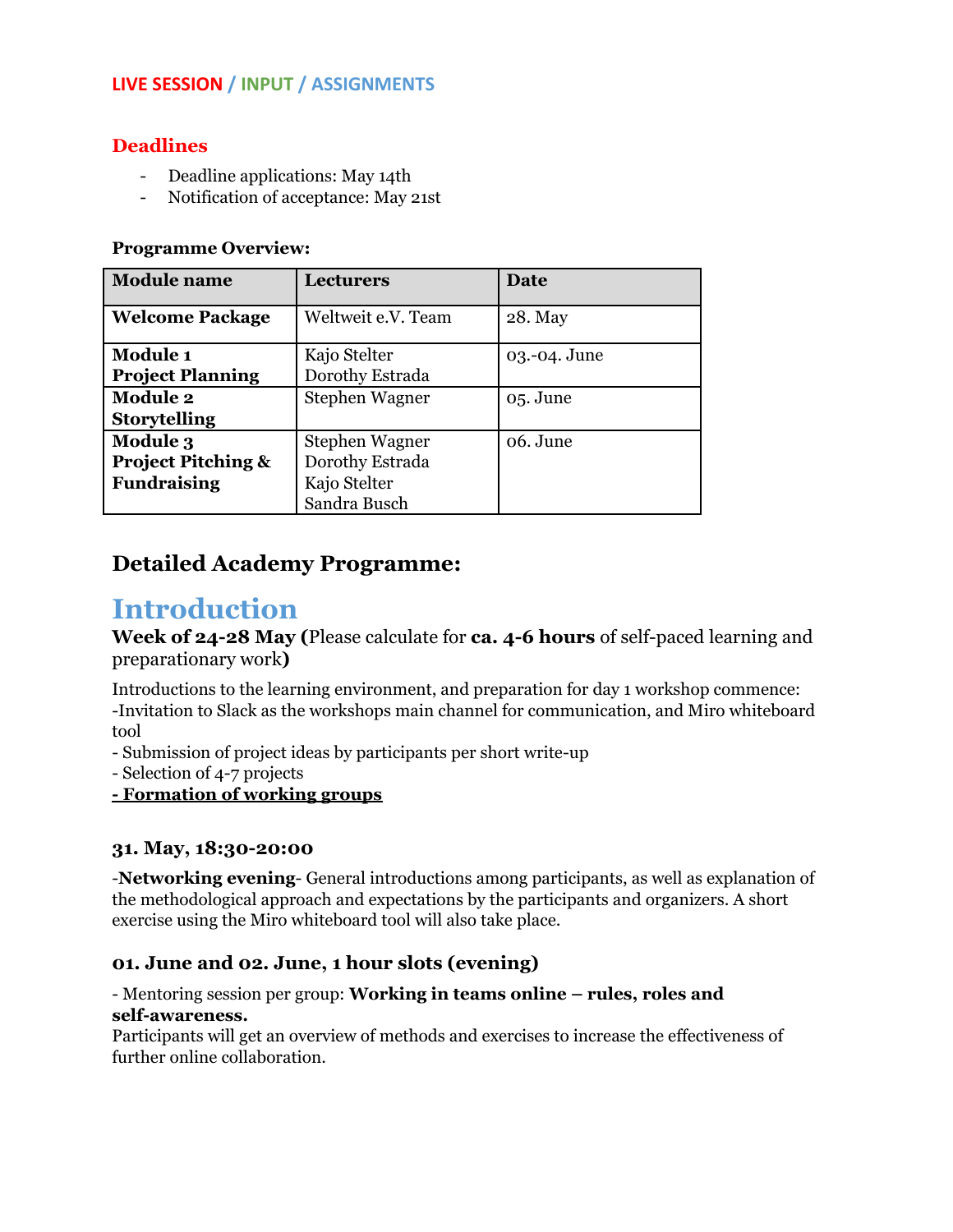# **Module 1: Participatory Project Planning Tools**

# **Day 1 03. June- Thursday**

Watch by 09:00

**INPUT: What is the problem that my project wants to solve? – input video release by lecturer.** Participants get access to video content where they learn about **methods to define a relevant problem and its place in the problem hierarchy**. An exercise to be worked first individually and then in the working group is issued.

#### 09:00 - 10:30

#### **Live Session: Welcome & Question Round and group exercise "Problem Tree"**

Participants can ask remaining questions to the lecturer following time for group exercise using the provided or designing own template with suggested online tools. The exercise results will be presented and discussed by all.

*Kajo Stelter / Dory Estrada (Weltweit e.V.)*

#### Watch by 11:00

**INPUT: What is the problem's solution my project provides? – input video release by lecturer.** Participants get access to video content where they learn about **methods to display a simple intervention logic.** An exercise to be worked first individually and then in the working group is issued.

10:30-11:00- Coffee Break

#### $11:00 - 12:30$

#### **Live Session: Question Round and group exercise "Solution Tree"**

Participants can ask remaining questions to the lecturer following time for group exercise using the provided or designing own template with suggested online tools. The results from the previous two exercises, Problem & Solution Tree, will be presented and discussed by all.

12:30-13:30- Lunch Break

#### 13:30 – 15.00

#### **Live Session: Rethinking problems, refining solution, setting activities**

Participants will review in their respective groups the logic behind their project and conclude on the necessary activities as steps on their intervention path. Results will be shortly presented and discussed by all.

# Watch by 15:30

**INPUT: Who is involved in my project? – input video release by lecturer** Participants get access to video content where they learn about **methods to determine the stakeholders and their relative importance to the project**. An exercise to be worked first individually and then in the working group is issued. The afternoon is reserved for self-study, brainstorming and self-organized group work at will. Additional learning material will be released.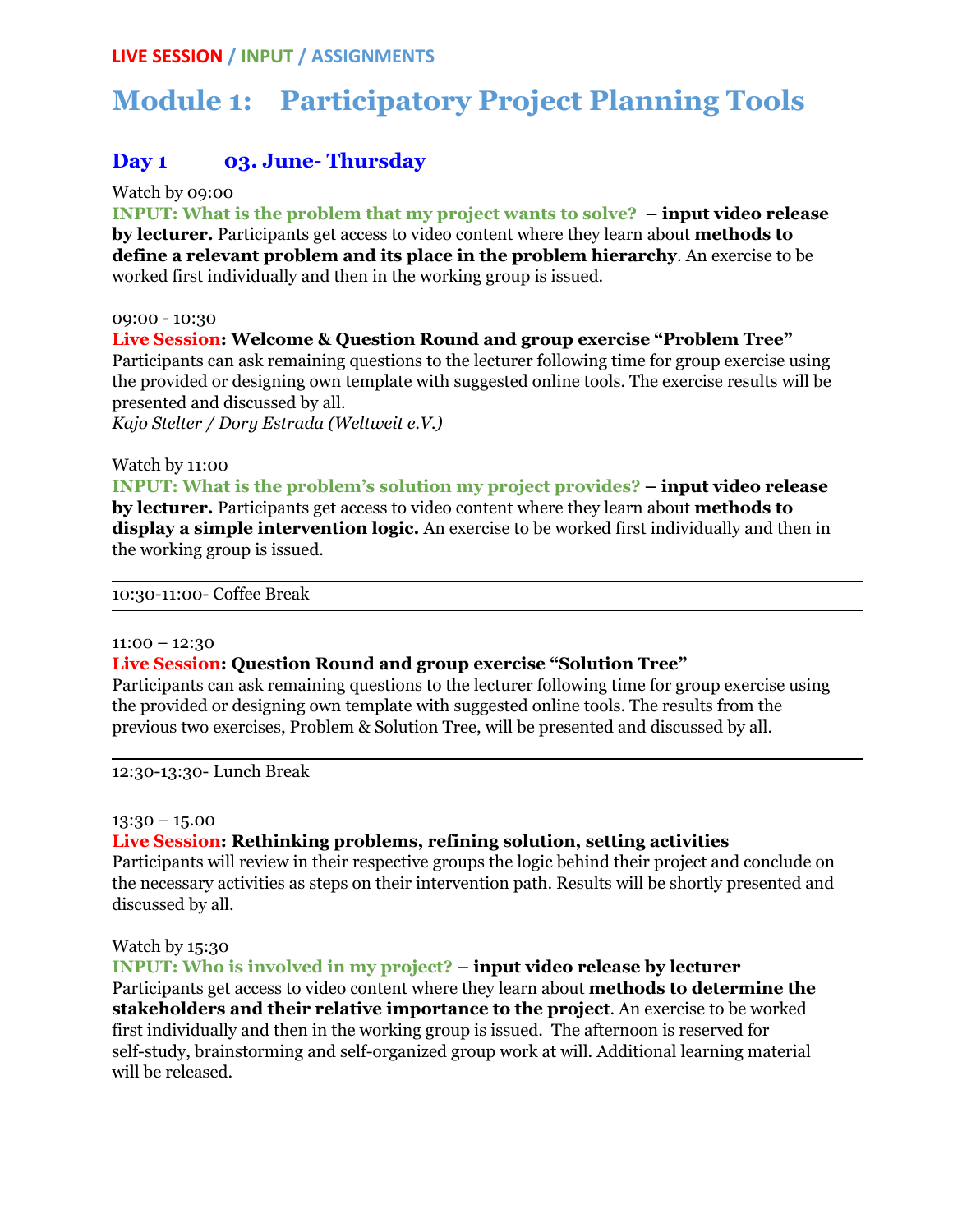#### 15:00-15:30 Coffee Break

#### 15:30 – 17:00

#### **Live Session: Question Round and group exercise "Stakeholder Map"**

Participants can ask remaining questions to the lecturer following time for group exercise using the provided or designing own template with suggested online tools. The results from the exercise will be presented and discussed by all.

#### Released by 17:00

**INPUT: Under which circumstances will my project be successful? – input video release by lecturer.** Participants get access to video content where they learn about **methods to capture a risk analysis**. An exercise to be worked first individually and then in the working group is issued. The afternoon is reserved for self-study, brainstorming and self-organized group work at will. Additional learning material will be released.

#### 17:00-17:15 **Live Session: Close of Day 1**

# *Evening: Individual exercise time*

*Brainstorm on your group's project and how to fill the provided template that is related to the previous input video. Using the seminar's collaboration platform comprehension questions to other participants and lecturers can be posed.*

# **Day 2 04. June- Friday**

#### 09:00-10:00

# **Live Session: Question Round and group exercise "Risk Analysis"**

Participants can ask remaining questions to the lecturer following time for group exercise using the provided or designing own template with suggested online tools. The results from the exercise will be presented and discussed by all.

#### Watch by 10:30

#### **INPUT: What will it all cost? When shall I do what? – input video release by lecturer**

Participants get access to video content where they learn about **methods of planning the project budget and methods of time management**. An exercise to be worked first individually and then in the working group is issued. The afternoon is reserved for self-study, brainstorming and self-organized group work at will. Additional learning material will be released.

#### 10:30 – 12:00

#### **Live Session: Question Round and group exercise "Budget Plan and Gantt Chart"**

Participants can ask remaining questions to the lecturer following time for group exercise using the provided or designing own template with suggested online tools. The results from the exercise will be presented and discussed by all.

#### Watch by 13:00

**INPUT: How do I know my project runs in the right direction? – input video**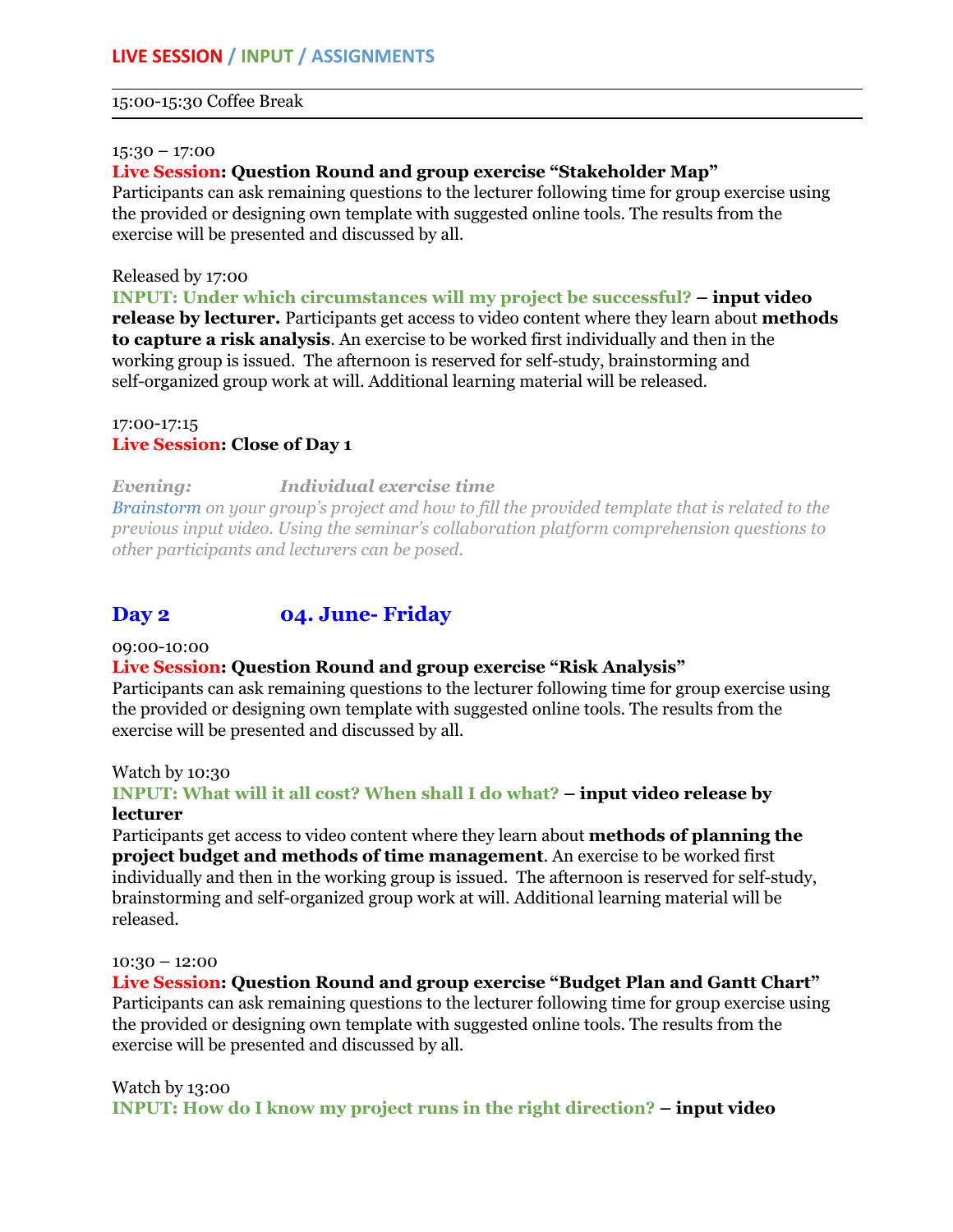**release by lecturer.** Participants get access to video content where they **decide on indicators and their means of verification for the project monitoring**. An exercise to be worked first individually and then in the working group is issued. Additional learning material will be released.

12:00-13:00- Lunch Break

#### 13:00 -14:30

#### **Live Session: Question Round and group exercise "Indicator Set"**

Participants can ask remaining questions to the lecturer following time for group exercise using the provided or designing own template with suggested online tool. The results from the exercise will be presented and discussed by all.

#### Watch by 15:00

# **Input: Putting everything together: the logical framework – input video release by lecturer**

Participants get access to video content where they learn about **the logical framework matrix and how to fill it with the project data**. An exercise to be worked first individually and then in the working group is issued. The remaining afternoon is reserved for self-study, brainstorming and self-organized group work at will. Additional learning material will be released.

14:30-15:00- Coffee Break

#### 15:00-16:30

# **Live Session: Question Round and group exercise "Logframe"**

Participants can ask remaining questions to the lecturer following time for group exercise using the provided or designing own template with suggested online tools. The results from the exercise will be presented and discussed by all.

 $16:30 - 17:00$ 

#### **Live Session: Closure of Module 1, Introduction to Module 2**

The lecturers will close the seminars first module by asking for feedback and explaining the next steps until the start of Module 2.

*Evening: Individual exercise time*

*Brainstorm on your group's project and how to fill the provided template that is related to the previous input video. Using the seminar's collaboration platform comprehension questions to other participants and lecturers can be posed.*

# **Module 2: Storytelling**

# **Day 3 05. June- Saturday**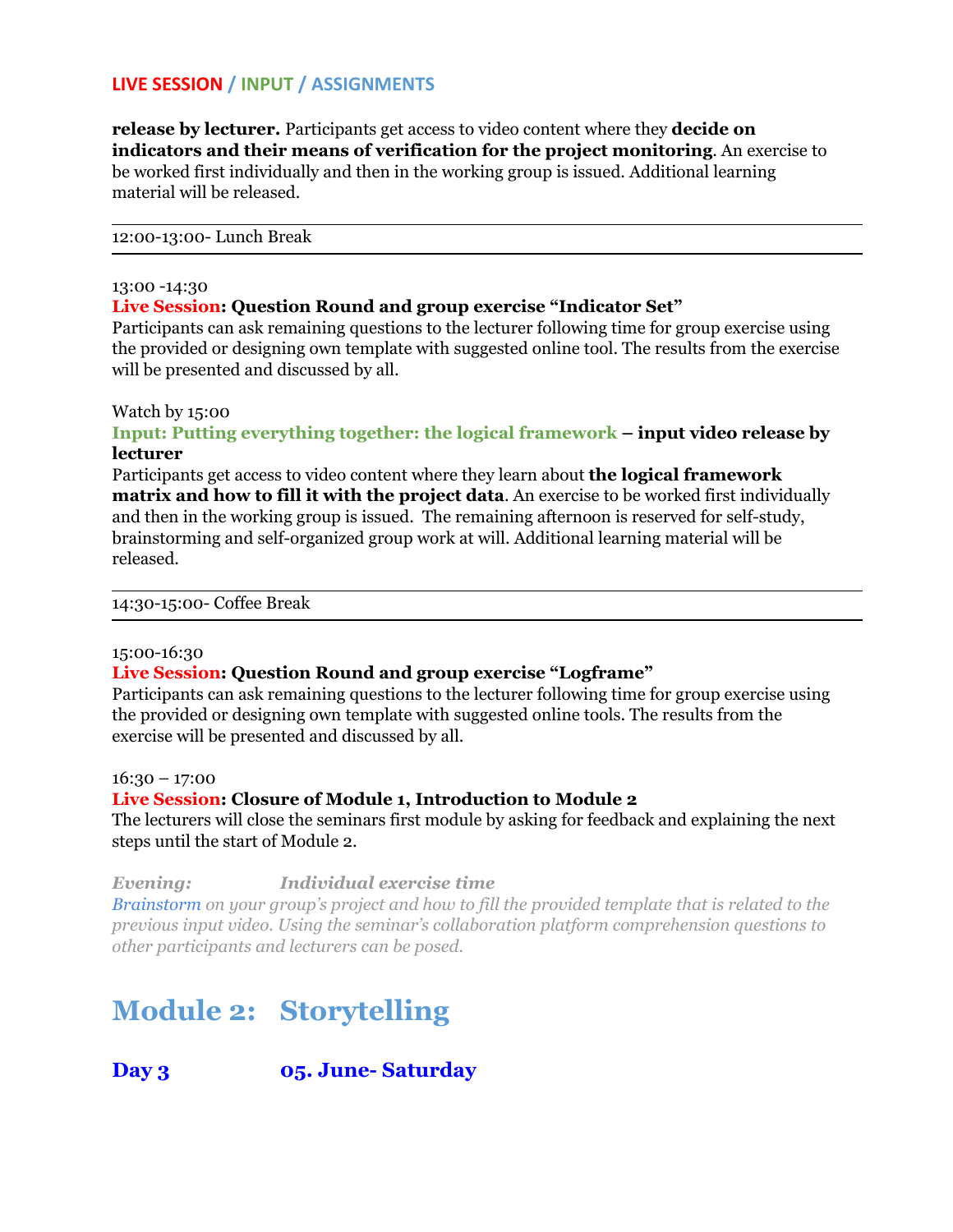10:00 – 11:00

#### **Live Session: Introduction and Icebreaker Session**

You will receive background information about the history and essentials of storytelling and criteria to develop a great story. All participants will be involved by discussions and exercises. *Dr. Stephen Wagner, Redelandschaften.de*

#### $11.00 - 12.00$

#### **Live Session: Story Development**

Participants will apply principles of high-quality stories and develop their first draft of personal and project stories. High-quality stories are complemented by personal passion, connecting facts and emotions. We will discuss real-world examples and enhance messages of our personal and project stories.

*Dr. Stephen Wagner, Redelandschaften.de*

12:00-13:00 Lunch Break

#### 13:00 – 14:00

# **Live Session: The Narrative Spectrum**

This exercise provides further input regarding vivid stories in research and project reports, including surprising twists and using even more creativity. *Dr. Stephen Wagner, Redelandschaften.de*

#### $14.00 - 15:00$

# **Live Session: Story Pitching and Pitch Preparation**

Participants will learn to draft an elevator pitch. Once they have developed their first story draft, they will learn how to summarize and highlight the most essential parts in an elevator pitch, and will be given real-world examples.

*Dr. Stephen Wagner, Redelandschaften.de*

15:00-15:30 – Coffee Break

#### 15:30 – 16:30

# **Live Session: Messages, Plot Points, and Story Canvas: World Cafe**

After delivering short project presentations, participants will deliver a World Café exercise receiving additional input.

*Dr. Stephen Wagner, Redelandschaften.de*

16:30 – 17:00

# **Live Session: Closure of Day 2, Summary & Conclusions**

The lecturers will close the seminars second module by discussing learnings and future applications on Storytelling. Facilitators will explain the next steps in the Pitch Delivery Contest.

*Dr. Stephen Wagner and Dorothy Estrada*

17:00-18:00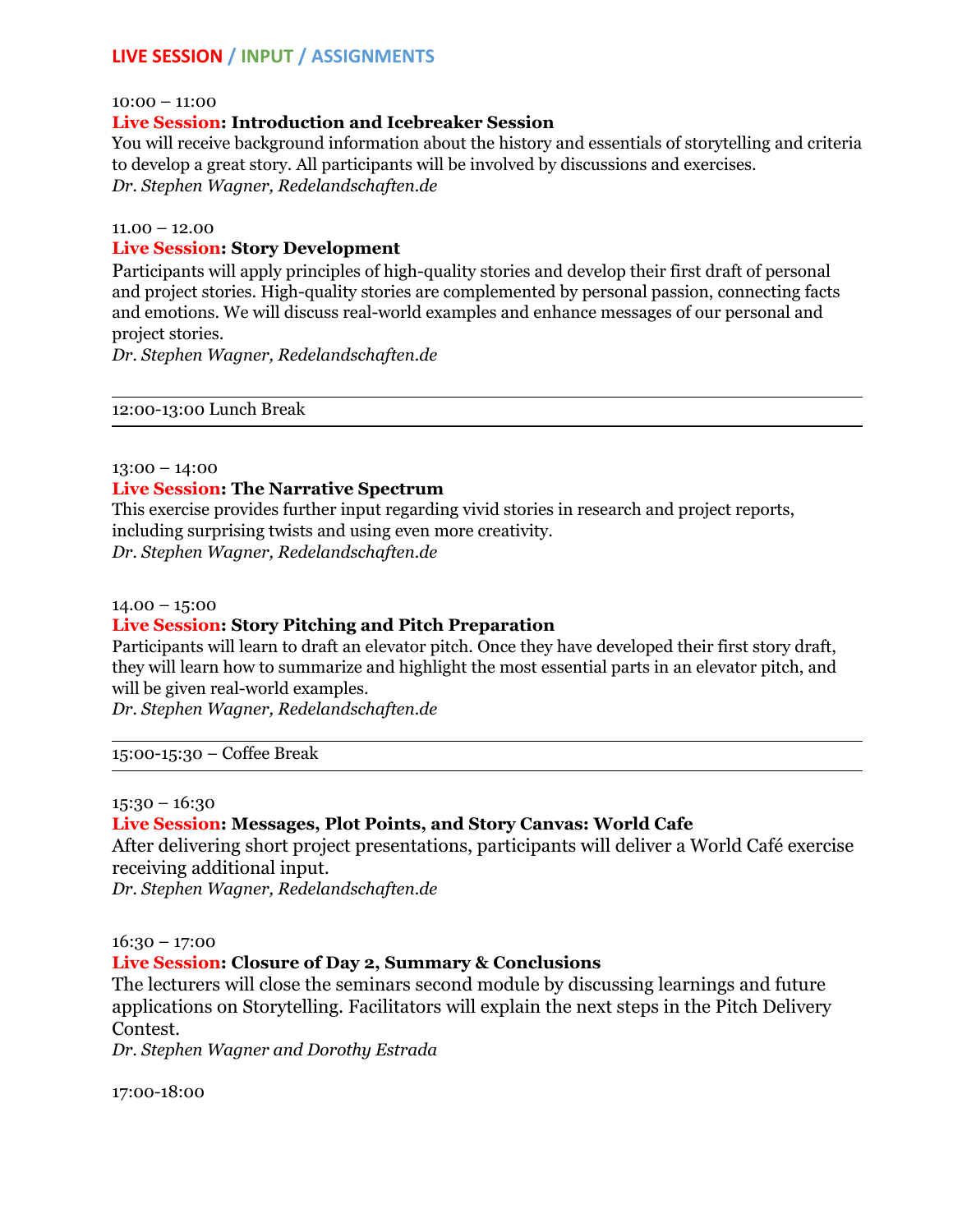# **Optional: Online Networking Hour**

The lecturers invite participants to share a drink and spend a social hour online together.

# *18:00-19:00: Group exercise time (recommended)*

*Groups will be allocated extra time to meet online in their rooms to practice for the 5 minute project pitch that will occur Sunday morning.*

# Released by 18:00

# **INPUT: The Basics of Proposal Writing – input video release by lecturer**

Participants get access to video content where basic elements of proposal writing and its linkages to good storytelling will be covered, as well as resources for effective proposals. Questions can be posted on provided platform for next day discussion. *Dorothy Estrada (Weltweit e.V.)*

# Released by 18::00

**INPUT: Strategies of fundraising in Germany – input video release by lecturer** Participants get access to video content where they learn from an example of a German Ngo the basics of fundraising - from collection of individuals' donations to institutional funds. Questions can be posted on provided platform for next day discussion.

*Sandra Busch (Nomadenhilfe e.V.)*

# **Project Pitching & Fundraising**

# **Day 4 06. June- Sunday**

09:00-11:00

# **Live Session: Pitch Preparation**

Groups will use this time to meet online in their rooms and prepare their official project pitch to judges. Facilitators will be online and able to assist as needed. *Dr. Stephen Wagner and Dorothy Estrada*

# 11:00 - 13:00

# **Live Session: Pitch Delivery (Contest)**

Participants will deliver their refined project pitch as part of a contest. All participants will be given feedback by lecturers, organizers and invited special guests. **\*\*\*15 minute break included** *Dr. Stephen Wagner and Dorothy Estrada*

13:00-14:00 Lunch Break

#### 14:00-15:30

# **Live Session: Expert Consultation- Financing Your Project!**

Lecturers will answer questions and give feedback from their experience fundraising for non-profit, social enterprise and private entities.

*Sandra Busch, Dorothy Estrada and Kajo Stelter*